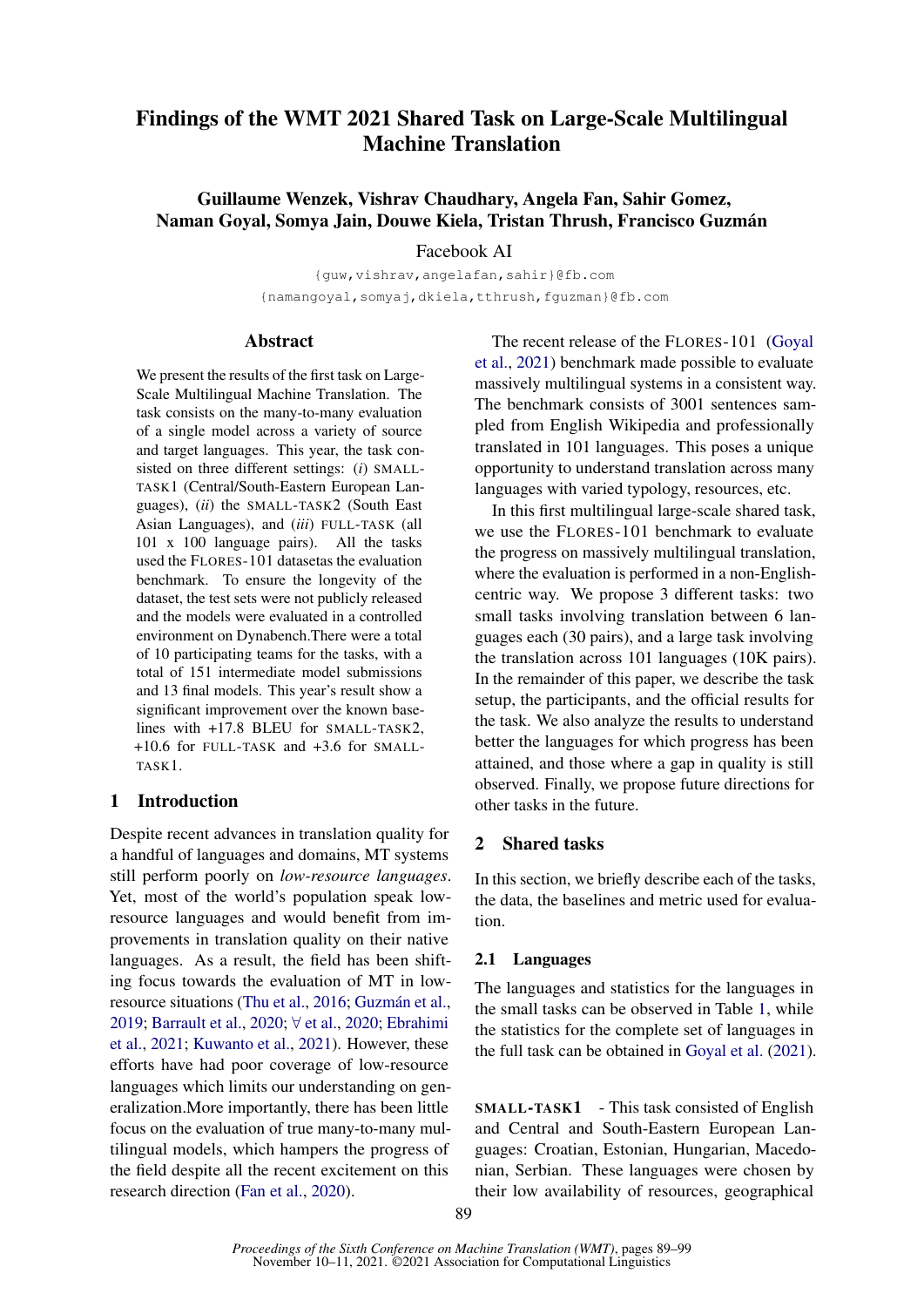<span id="page-1-0"></span>

| ISO 639-3   | Language                     | Family        | Subgrouping  | <b>Script</b> | <b>Bitext</b><br>w/En | Mono<br>Data |
|-------------|------------------------------|---------------|--------------|---------------|-----------------------|--------------|
| SMALL-TASK1 |                              |               |              |               |                       |              |
| hrv         | Croatian                     | Indo-European | Balto-Slavic | Latin         | 42.2K                 | 144M         |
| est         | <b>Estonian</b>              | Uralic        | Uralic       | Latin         | 4.82M                 | 46M          |
| hun         | <b>Hungarian</b>             | Uralic        | Uralic       | Latin         | 16.3M                 | 385M         |
| mkd         | <b>Macedonian</b>            | Indo-European | Balto-Slavic | Cyrillic      | 1.13M                 | 28.8M        |
| srp         | <b>Serbian</b>               | Indo-European | Balto-Slavic | Cyrillic      | 7.01M                 | 35.7M        |
| SMALL-TASK2 |                              |               |              |               |                       |              |
| ind         | <b>Indonesian</b>            | Austronesian  | Austronesian | Latin         | 39.1M                 | 1.05B        |
| 1aV         | <b>Javanese</b>              | Austronesian  | Austronesian | Latin         | 1.49M                 | 24.4M        |
| msa         | <b>Malay</b>                 | Austronesian  | Austronesian | Latin         | 968K                  | 77.5M        |
| tam         | Tamil                        | Dravidian     | Dravidian    | Tamil         | 992K                  | 68.2M        |
| tgl         | <b>Filipino</b><br>(Tagalog) | Austronesian  | Austronesian | Latin         | 70.6K                 | 107M         |

Table 1: Languages in each of the small tasks. We include the ISO 639-3 code, the language family, and script. We also include the amount of resources available in OPUS as reported by [Goyal et al.](#page-9-4) [\(2021\)](#page-9-4) .

proximity, language family diversity (Balto-Slavic, Uralic and Germanic), and different scripts.

SMALL-TASK2 This task consisted of English and South-Eastern Asian languages: Javanese, Indonesian, Malay, Filipino (Tagalog) and Tamil. These were chosen by their low-resource nature, geographical proximity and relatedness to a highresource language (Indonesian).

FULL-TASK This task consisted of all 101 languages in the FLORES-101 benchmark, including English.

### 2.2 The evaluation data

The original sentences in FLORES-101 were sourced in English, from a broad group of topics that could be of general interest regardless of the native language of the reader. The sentences were sampled equally from *Wikinews*, *Wikijunior* and *WikiVoyage* by selecting an article randomly from each domain, and then selecting 3 to 5 contiguous sentences (not considering segments with very short or malformed sentences).

All source sentences were sent to a Language Service Provider (LSP) for translation into 101 languages. After that, the data was sent to different translators within the LSP for editing and quality assessment which then moved on to an automated quality control setup to ensure that the translation quality score was at least 90 on a scale of 0-100.

### 2.3 The baselines

[Fan et al.](#page-9-5) [\(2021\)](#page-9-5) worked on creating a Many-to-Many translation model, but it did not have the full coverage of languages in FLORES-101. Hence, we used the extended model trained in [Goyal et al.](#page-9-4) [\(2021\)](#page-9-4) which was supplemented with OPUS data and extended to 124 total languages. We trained two different sizes of models with 615M and 175M parameters.

#### 2.4 Evaluation Metric

Automatically evaluating translation quality using BLEU is suboptimal as it relies on n-gram overlap which is heavily dependent on the particular tokenization used. The challenge of making BLEU comparable by using equivalent tokenization schemes has been partially addressed by sacrebleu [\(Post,](#page-9-6) [2018\)](#page-9-6). Ideally, the automatic evaluation process should be robust, simple and can be applied to any language without the need to specify any particular tokenizer, as this will make it easier for researchers to compare against each other.

Towards this goal, we trained a SentencePiece (SPM) tokenizer [\(Kudo and Richardson,](#page-9-7) [2018\)](#page-9-7) with 256K tokens using the CC100 monolingual data<sup>[1](#page-1-1)</sup> [\(Conneau et al.,](#page-8-2) [2020;](#page-8-2) [Wenzek et al.,](#page-10-1) [2020\)](#page-10-1) from all the FLORES-101 languages. SPM is a system that learns subword units based on untokenized training data, providing a *universal* tokenizer that can operate on any language. One challenge is that the amount of monolingual data available for different languages is not the same — an effect that is extreme when considering low-resource languages. Languages with small quantities of data may not have the same level of coverage in subword units, or an insufficient quantity of sentences to represent a diverse enough set of content. To address

<span id="page-1-1"></span><sup>1</sup><http://data.statmt.org/cc-100/>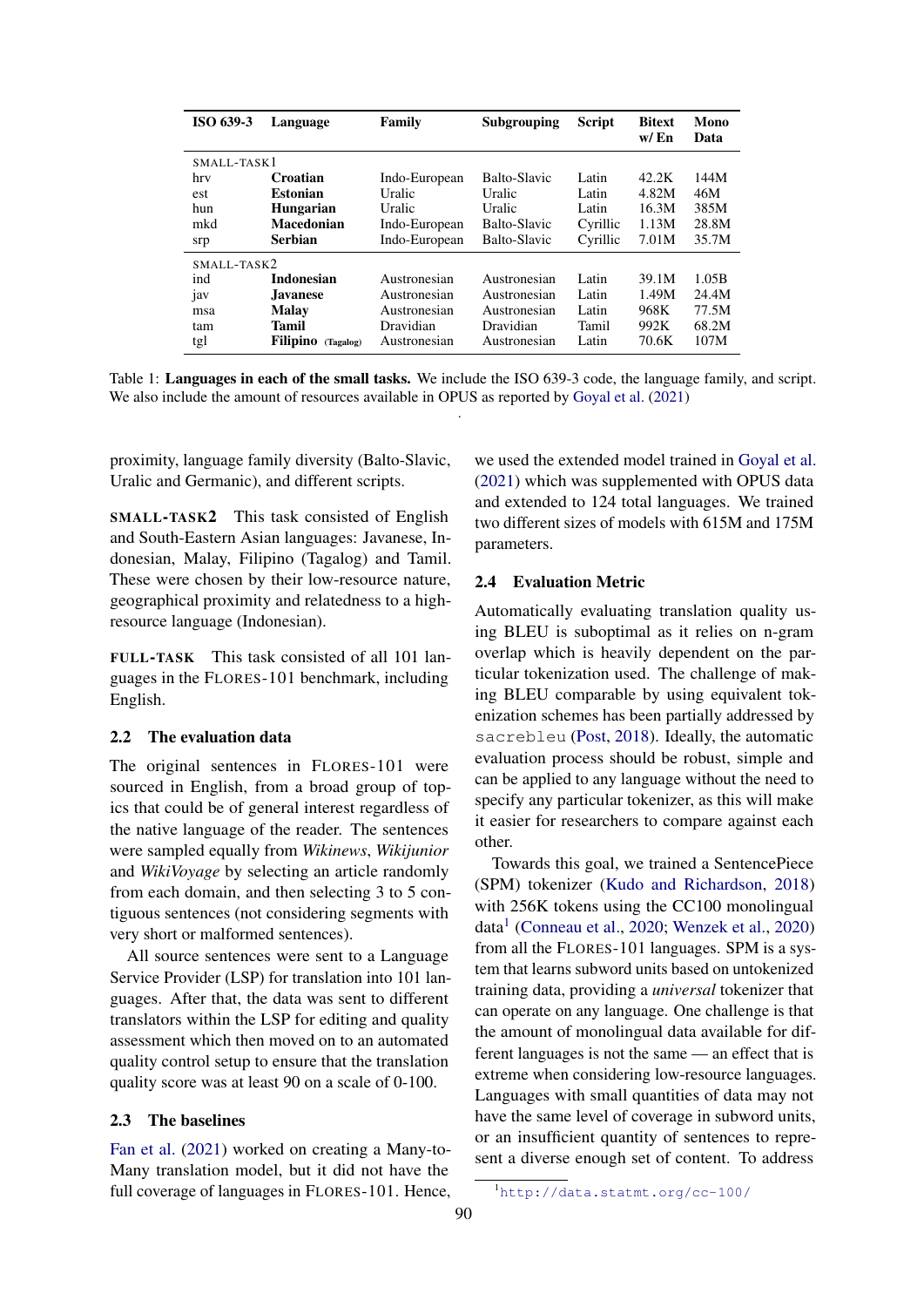this, we train our SPM model with temperature upsampling similar to [Conneau et al.](#page-8-2) [\(2020\)](#page-8-2), so that low-resource languages are represented. Finally, to compute BLEU, we apply SPM tokenization to the system output and the reference, and then calculate BLEU in the space of sentence-pieces. Due to the difference in tokenization, spBLEU scores are not strictly comparable across different target languages. However, to compare different models, here we use averages across the same set of target languages assuming that difference in tokenizations do not favor any specific model. In [Goyal et al.](#page-9-4) [\(2021\)](#page-9-4) this metric is described as spBLEU, but in this paper we use BLEU and spBLEU interchangeably.

# 3 Participants

In this section, we list each of the task participants and briefly describe each of their submissions. For reproducibility, we link to each of the model submitted, available in the Dynabench platform.

eBay [\(Liao et al.,](#page-9-8) [2021\)](#page-9-8) This submissions compares different kind of back-translation settings to improve the baseline model. They compare different generation algorithms: top-5 beam search; regular decoding without beam search; regular decoding with sampling from top-10 words. Contrary to [Edunov et al.](#page-8-3) [\(2018\)](#page-8-3), they find that top-10 decoding works best. They also consider how much English data should be used for the back translation (since it's more abundant than for the other languages). The models are trained from scratch using iterative back translation. Models: [model](https://dynabench.org/models/440) [440](https://dynabench.org/models/440) (SMALL-TASK1), [model 441](https://dynabench.org/models/441) (SMALL-TASK2), [model 425](https://dynabench.org/models/425) (FULL-TASK)

Huawei-TSC [\(Yu et al.,](#page-10-2) [2021\)](#page-10-2) The Huawei-TSC's team use a deep transformer encoderdecoder architecture [\(Sun et al.,](#page-9-9) [2019\)](#page-9-9), and focus their efforts on a combination of heuristics for data preprocessing, synthetic data generation, fine-tuning language-specific layers, and ensemble knowledge distillation. Compared to their baseline transformer on devtest, they get +2.8 BLEU from the synthetic data generation, +0.5 BLEU from layer fine tuning, and +0.8 BLEU from the ensemble knowledge distillation. Models: [model](https://dynabench.org/models/439) [439](https://dynabench.org/models/439) (SMALL-TASK2)

LMU [\(Lai et al.,](#page-9-10) [2021\)](#page-9-10) The LMU team's submission was based on a multilingual model, which were improved based on two techniques: (*i*) Tagged

back-translation originating from bilingual models (+1.6 above back-translation coming from a multi-lingual)<sup>[2](#page-2-0)</sup>; (*ii*) data selection w.r.t to the dev/devtest corpora following [\(Axelrod et al.,](#page-8-4) [2011\)](#page-8-4). Models: [model 444](https://dynabench.org/models/444) (SMALL-TASK1)

Maastricht University [\(Liu and Niehues,](#page-9-11) [2021\)](#page-9-11) This submission trained a single multilingual Machine translation system by training on all 30 directions of track 2 languages. They mainly adapted the released pretrained M2M-100 model. They also did some data filtering to create a cleaner version of training corpus. Also they created synthetic pairs by taking parallel source to pivot language translation dataset and automatically translating pivot language sentences into target language, which gives 0.5 BLEU score improvement. They also tried similarity regularizer and language specific adapter weight which give 0.2 BLEU score gains overall. Models: [model 445](https://dynabench.org/models/445) (SMALL-TASK2)

Microsoft [\(Yang et al.,](#page-10-3) [2021\)](#page-10-3) The Microsoft team participated in all three tasks. The submission is based on the newly-released pretrained model DeltaLM [\(Ma et al.,](#page-9-12) [2021a\)](#page-9-12). The final submission to the shared task uses a mixture of direct and pivoted translation to improve the performance of individual directions, depending on whether the direct or pivoted models perform best. The mixture results in an improvement of +3.63 BLEU for the FULL-TASK, over their baseline architecture (24/12), but smaller improvements for the SMALL-TASK2. In addition, the models use progressive learning, which starts with a smaller architecture, noisier training data, and later changes to improve performance. The model also uses a combination of parallel, back-translated and noisy-parallel data (obtained for langs. X and Y from back-translating into X and Y) Models: [model 483](https://dynabench.org/models/483) (FULL-TASK) [model 448](https://dynabench.org/models/448) (SMALL-TASK1) [model 457](https://dynabench.org/models/457) (SMALL-TASK2)

MMTAfrica [\(Emezue and Dossou,](#page-8-5) [2021\)](#page-8-5) This submission creates a non-English-centric multilingual translation system focusing on six African languages (Igbo, Kinyarwanda, Fon, Swahili, Xhosa, Yoruba) and English and French. The system starts from mT5 [\(Xue et al.,](#page-10-4) [2021\)](#page-10-4) and finetunes it on parallel data with additional monolingual data used

<span id="page-2-0"></span> $2$ Authors hypothesized that the difference in performance could be due to the implicit *self-training* coming from a multilingual model, as opposed to the diversity introduced by a bilingual model.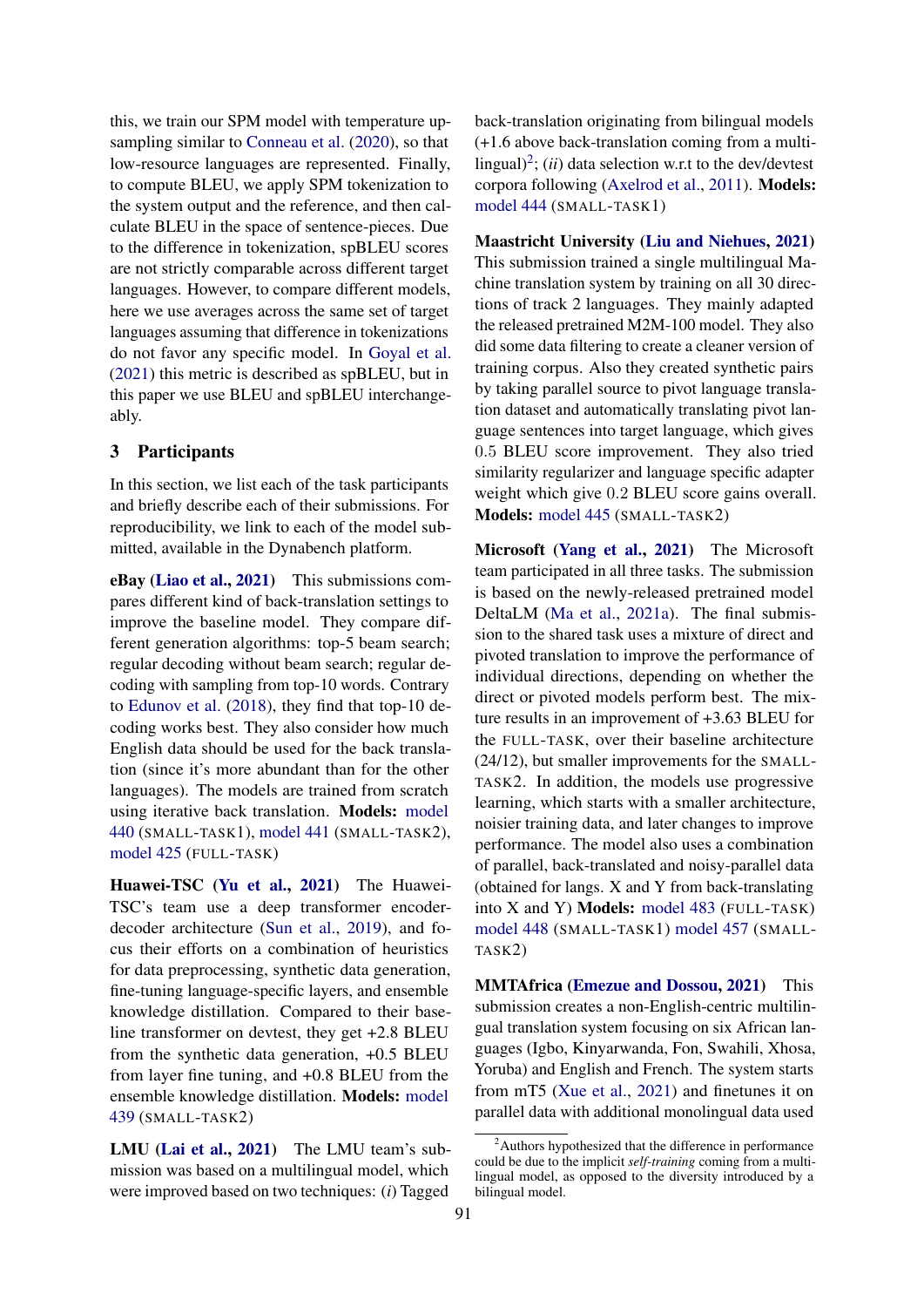for online backtranslation [\(Sennrich et al.,](#page-9-13) [2016\)](#page-9-13). To cover Fon and Kinyarwanda, which are not included in FLORES-101, a small new test set was created. Compared to the small baseline models provided in [Goyal et al.](#page-9-4) [\(2021\)](#page-9-4), significant improvements were obtained.

Samsung RPH - Konvergen AI [\(Sutawika and](#page-9-14) [Cruz,](#page-9-14) [2021\)](#page-9-14) The submission of the Samsung Research Philippines/Kovergen AI's team focuses on the languages in SMALL-TASK2, in particular on data preprocessing. For large-scale multilingual models, the importance of preprocessing has risen as researchers focus on using web crawls or noisily aligned data to train translation models. In this submission, various different preprocessing techniques are applied while holding the model and architecture fixed. The authors have gains of more than 1 BLEU point from improving preprocessing. Models: [model 443](https://dynabench.org/models/443) (SMALL-TASK2)

TenTrans [\(Xie et al.,](#page-10-5) [2021\)](#page-10-5) The submission explores several techniques to improve performance. It focuses on two systems: TenTrans and FLO-RES101, although the second one is favored in later experimentation. The authors achieve large improvements in performance by using a the pretrained M2M124 FLORES101 model. Main benefit comes from in-domain knowledge adaptation and fine-tuning. The authors use a domain classifier based on BERT. Then they use gradual fine-tuning to gradually removing the least-likely in-domain sentence pairs at the later stages of training. They also explore other techniques, including model averaging that help to improve the performance of their system. Models: [model 460](https://dynabench.org/models/460) (SMALL-TASK2)

TelU-KU [\(Budiwati et al.,](#page-8-6) [2021\)](#page-8-6) The team from TelU-KU participated in SMALL-TASK2. Their approach explores an interesting alternative of improving NMT performance via hyper-parameter optimization (most promising for low resource languages). Although simple, this approach effectively provides improvements by +1.08 BLEU on top of the small baseline and opens up a promising direction for hyper-parameter optimization. Models: [model 465](https://dynabench.org/models/465) (SMALL-TASK2)

UMD [\(Bandyopadhyay et al.,](#page-8-7) [2021\)](#page-8-7) This system build upon the baseline M2M-124 model [\(Fan](#page-9-3) [et al.,](#page-9-3) [2020\)](#page-9-3). It includes two improvements: (*i*) finetuning over MultiCCAligned; (*ii*) it uses ReLUs, which improve +0.8 BLEU over GELUs. In addition, the final system is the result of an extensive hyper-parameter optimization. Interestingly, the authors find that using the bible for finetuning improves performance over the baseline model despite its small size (only about 0.5 BLEU behind MultiCCAligned). Models: [model 304](https://dynabench.org/models/304) (SMALL-TASK2)

# 4 Evaluation Environment

All models were evaluated within the Dynaboard evaluation-as-a-service framework [\(Ma et al.,](#page-9-15) [2021b\)](#page-9-15) that is a part of the Dynabench platform [\(Kiela et al.,](#page-9-16) [2021\)](#page-9-16). This was done to ensure that the FLORES test set remains hidden while we evaluate many-to-many translation. Moreover, the testing conditions were constrained to a p2.xlarge AWS instance, which has one NVIDIA K80 GPU.

All model submissions had to be wrapped in a torchserve[3](#page-3-0) handler and were required to follow a fixed input/output specification using Dynalab<sup>[4](#page-3-1)</sup>. Submitting a system to the task required writing some wrapper code, and often testing different configurations (e.g. batch size), to ensure that the model was able to run under the constraints.

Given the additional work needed to run the evaluation, participants were encouraged to test the platform and to submit models early on. To avoid fine-tuning on the devtest set, we established a submission cap of one model per day.

In total, we had 81 distinct model submissions for the small task2 (South-East Asian Languages), 57 distinct submissions to the small task1 (Central / South-East European Languages), and 13 model submissions to the full task. During the evaluation period, participants were requested to mark a model as their final submission. In the end, we had 10 final submissions to the small task2, 4 to the small task 1 and 3 to the full task.

In Figure [1](#page-4-0) we observe the total number of submissions per day. We can see that the total number of submissions per day remained low (less than 5) until August, where the number of submissions reached 16 per day.

# 5 Results

Present the analysis of the results for each of the tasks. Furthermore, we analyze the progress made for each task, that is, how much improvement has

<span id="page-3-0"></span><sup>3</sup> https://pytorch.org/serve

<span id="page-3-1"></span><sup>4</sup> https://github.com/facebookresearch/dynalab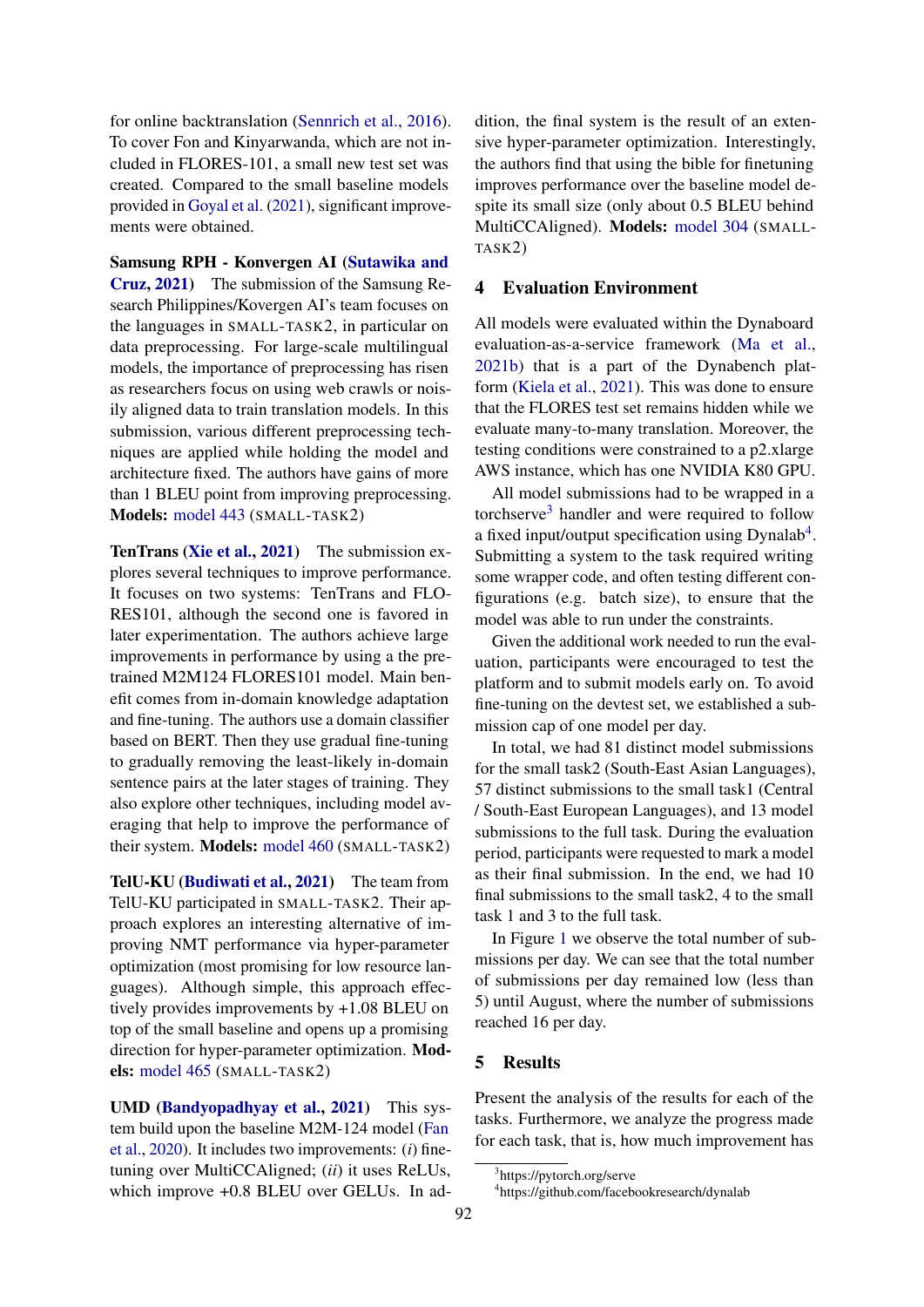<span id="page-4-0"></span>

Figure 1: Submissions to the shared task through Dynabench per day. As expected, we see a rise in the number of submissions towards the end of the evaluation period.

there been between the baselines and the best models. Lastly, we analyze the difference between the models for the full task and each of the smaller tasks.

# 5.1 Main Results

In Table [2](#page-4-1) we observe the final results for each of the shared tasks. From the results we observe that the DeltaLM model from the Microsoft team performs best by a large margin on the SMALL-TASK1 (+2.6 BLEU) and FULL-TASK (+9.1 BLEU), but the margin is smaller for the SMALL-TASK2 (0.6 BLEU). Below, analyze each task's results independently.

<span id="page-4-1"></span>

|                                              | <b>BLEU</b> |
|----------------------------------------------|-------------|
| <b>SMALL-TASK1 (CSE European langs)</b>      |             |
| Microsoft                                    | 37.59       |
| eBay                                         | 34.96       |
| <b>LMU</b>                                   | 31.86       |
| baseline M2M-615                             | 28.23       |
| baseline M2M-175                             | 21.33       |
| <b>SMALL-TASK2</b> ( <i>SE Asian langs</i> ) |             |
| Microsoft                                    | 33.89       |
| eBay                                         | 33.34       |
| <b>TenTrans</b>                              | 28.89       |
| <b>Maastricht University</b>                 | 28.64       |
| Huawei-TSC                                   | 28.40       |
| Samsung RPH/Konvergen AI                     | 22.97       |
| baseline M2M-615                             | 16.11       |
| UMD                                          | 15.72       |
| TelU-KU                                      | 13.19       |
| baseline M2M-175                             | 12.30       |
| <b>FULL-TASK</b> (all langs)                 |             |
| Microsoft                                    | 16.63       |
| eBay                                         | 7.55        |
| baseline M2M-175                             | 6.05        |

Table 2: Official results for the three shared tasks in the large-scale multilingual machine translation task

SMALL-TASK1 In the Central/South-East European languages we observed that the model pretrained with DeltaLM performed best, followed by eBay's model by a margin of 2.6 BLEU. In this task we observe that the progress between the M2M-615 baseline and the next best system of 3.6 BLEU.

SMALL-TASK2 In the South-East Asian languages task, there were many more submissions than in the other tasks. We see a smaller gap between the first and second models. These two models are very different, one using a large pre-trained language model, while the other one trains from scratch and uses iterative back translation. There is also a second cluster formed by the submission of the next three models, with a gap less than 0.5 BLEU among them. In this cluster, two models are based on the pre-trained M2M model while the third one is trained from scratch. Six out of eight participants perform better than the M2M-615 baseline, while all participants perform better than the M2M-175 baseline. The gap between the best system and the M2M-615 baseline is of 17.8 BLEU.

FULL-TASK In the full task we had fewer submissions, possibly due to the difficulty and resources to train an evaluate such models. Here the gap between the best and second-best models is significant, around 9 BLEU. However, note that the gap between the best systems and the baseline is much smaller (∼10.6 BLEU), denoting how much harder is translating more languages with similarly sized models.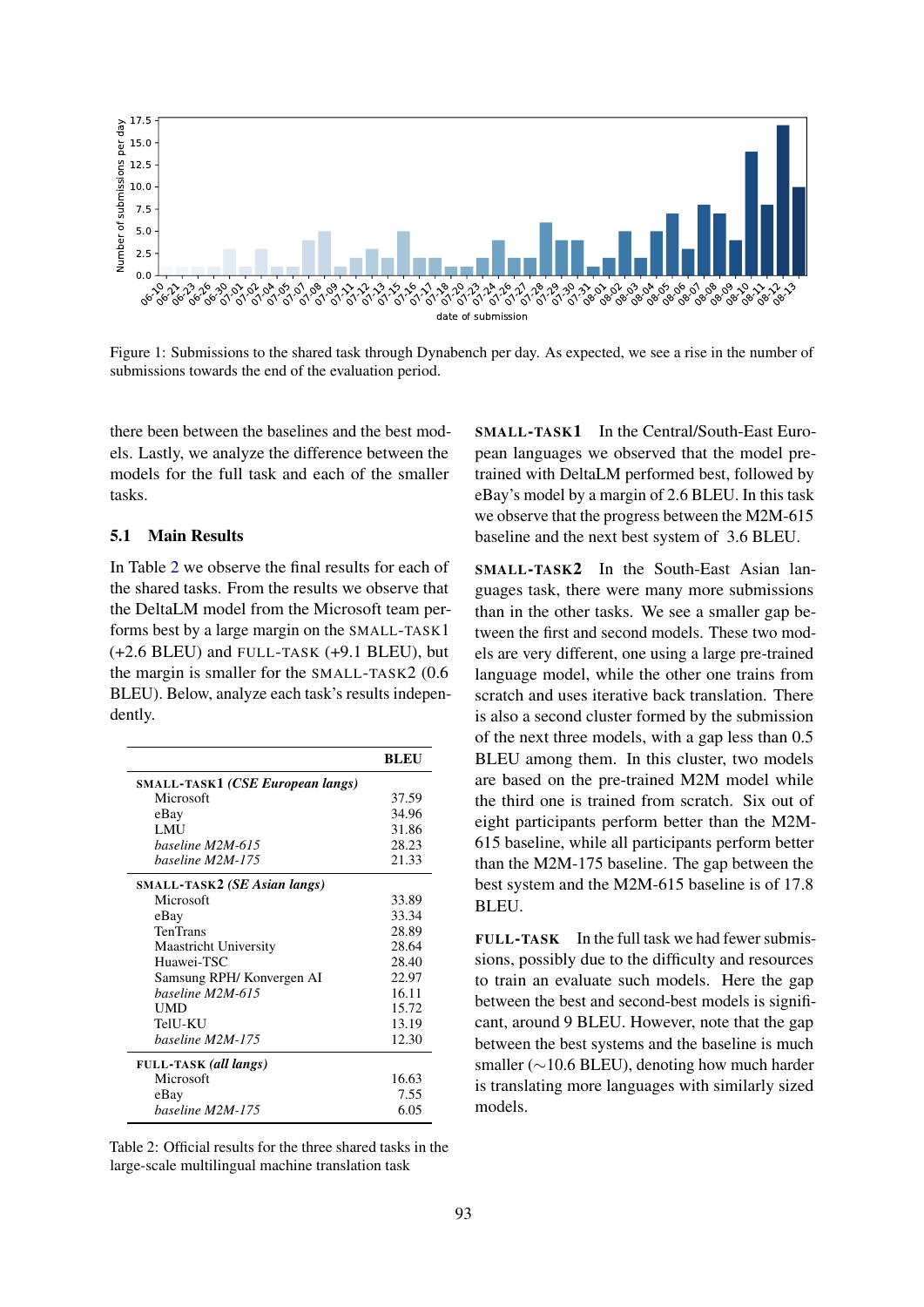#### 5.2 Analysis of the progress on quality

One interesting aspect that we can analyze is how much progress has there been since the release of M2M-100 [\(Fan et al.,](#page-9-3) [2020\)](#page-9-3), and its subsequent adaptation for FLORES101, M2M-124. Here, we break down the improvements by language pairs to understand better the changes in performance.

Note that looking at spm-BLEU numbers across target languages can be deceiving. This is due to the different spm vocabularies that are used for each target language. However, for the sake of simplicity in the following analyses we assume that: (*i*) relative improvements (deltas) are comparable across language pairs, (*ii*) averages of relative improvements from two different source languages (say English and Hausa) into the remaining 101 languages are roughly comparable, even though the average for Hausa on the source doesn't contain on the target Hausa and contains English, and the average for English on the source doesn't contain English on the target but contains Hausa.

#### 5.2.1 Progress on SMALL-TASK1

SMALL-TASK1 is constrained and encompasses Central and South-East European Languages. In Table [3](#page-5-0) we see that the top performing pairs (most progress) are into and out of English, while the worst performing ones include Croatian and Macedonian. The gap between the best and the worst performing pairs is of 13 BLEU, yet on average, translation across language pairs improved 11.3 BLEU.

<span id="page-5-0"></span>

| Source     | Target     | $\Delta$ BLEU |
|------------|------------|---------------|
| Rest 5     |            |               |
| English    | Serbian    | 19.08         |
| Serbian    | English    | 15.58         |
| Macedonian | English    | 14.81         |
| Estonian   | English    | 14.17         |
| Hungarian  | English    | 13.37         |
| Worst 5    |            |               |
| Hungarian  | Croatian   | 9.05          |
| Macedonian | Croatian   | 8.09          |
| Croatian   | Macedonian | 6.96          |
| Serbian    | Macedonian | 6.49          |
| Serbian    | Croatian   | 6.13          |
| Average:   | 11.32      |               |

Table 3: Progress in quality for the best and worst language pairs in SMALL-TASK1

In Table [4](#page-5-1) we present the average progress for languages in the source or target, and we observe the following: there was more progress in translat-

<span id="page-5-1"></span>

| Source     | $\triangle$ BLEU | <b>Target</b> | $\Delta$ BLEU |
|------------|------------------|---------------|---------------|
| English    | 14.20            | English       | 13.97         |
| Macedonian | 11.65            | Serbian       | 13.58         |
| Estonian   | 11.43            | Hungarian     | 10.96         |
| Hungarian  | 11.22            | Estonian      | 10.91         |
| Serbian    | 9.84             | Macedonian    | 9.47          |
| Croatian   | 9.58             | Croatian      | 9.02          |

Table 4: Average progress for each of the languages in SMALL-TASK1

ing from English than any other language. However, the gap between the best and worst is less than 5 BLEU. When looking at the performance when translating into each of the task languages, we see a very similar tendency: English tops the list, Croatian is at the bottom, and the gap between best performing and worst performing languages is less than 5 BLEU.

#### 5.3 Progress on SMALL-TASK2

For SMALL-TASK2, there was a significant progress on languages like Tamil (tam) and Tagalog (tgl). In Table [5](#page-6-0) we see a progress of 30+ BLEU for translation between Tamil <> English. This is encouraging, as the baseline model had issues translating from/into Tamil. It is also encouraging to see that even for the translation between Malay <> Indonesian (which was strong to begin with), we see more than 10+ BLEU improvement. On average, we see an improvement of 21.8 across all directions. It's important to note the fact that all submissions for this task were constrained, so these improvements come from better modeling and training techniques.

Another aspect to note comes from Table [6,](#page-6-1) where we see that the language with most progress is Tamil, followed by English and Tagalog. On the other hand, in this case we see more disparity on the progress between the languages with most and least progress. For instance, it is harder to translate into Javanese, which only improves 14.7 BLEU on average.

### 5.3.1 Progres on FULL-TASK

In Table [7](#page-6-2) we present the deltas between the best scores in the competition for each language pair, and the baseline. We observe that there are significant improvements for certain languages, particularly: Welsh (cym), Irish (gle), Maltese (mlt) and their pairings with English. These are languages for which the original M2M model was doing poorly,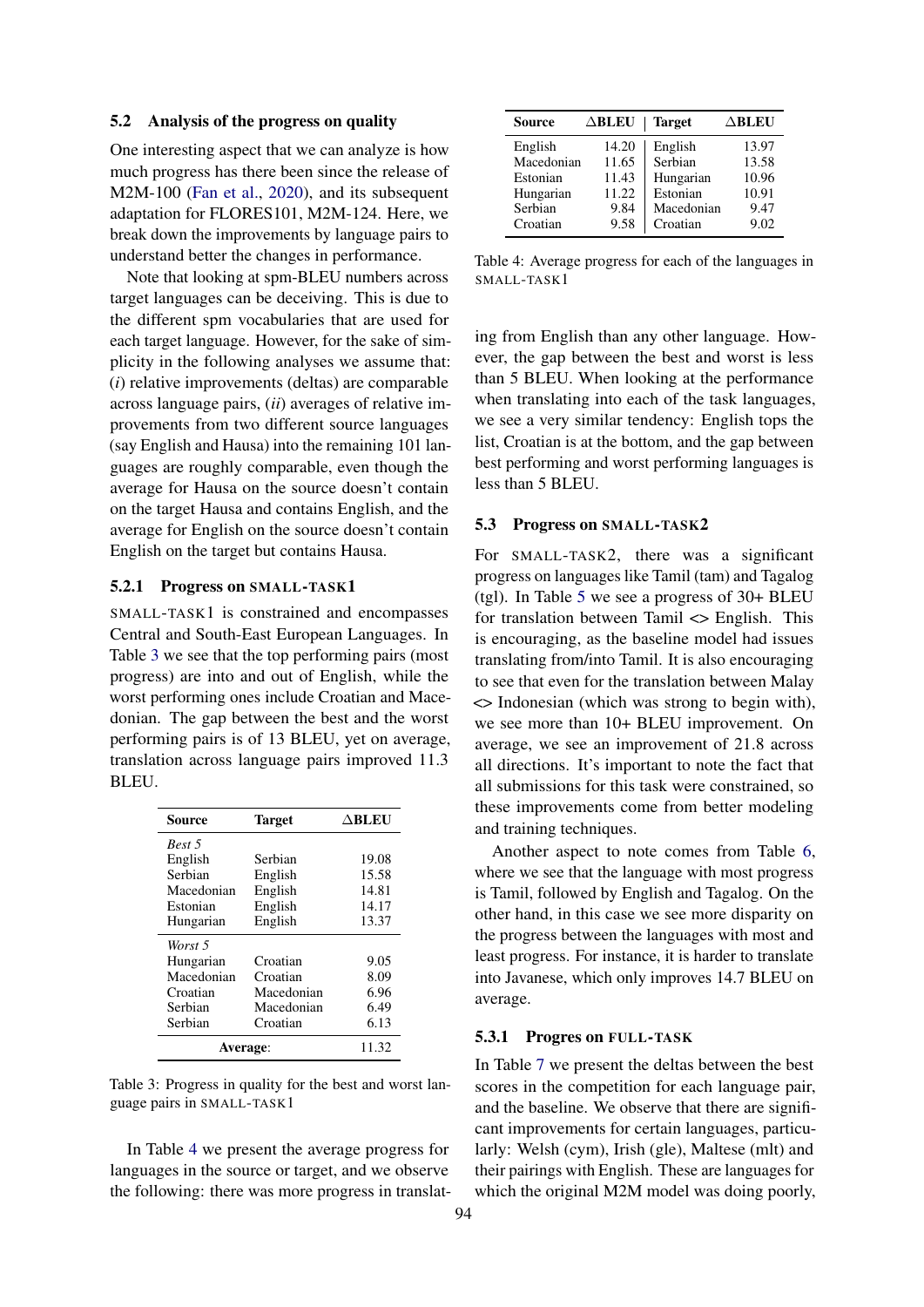<span id="page-6-0"></span>

| <b>Source</b>   | <b>Target</b> | $\Delta$ BLEU |
|-----------------|---------------|---------------|
| Best 5          |               |               |
| English         | Tamil         | 32.63         |
| English         | Tagalog       | 31.04         |
| Tagalog         | English       | 30.16         |
| Tamil           | English       | 30.00         |
| Indonesian      | Tamil         | 28.45         |
| Worst 5         |               |               |
| Tagalog         | Javanese      | 14.67         |
| Malay           | Javanese      | 12.40         |
| Indonesian      | Malay         | 11.59         |
| Indonesian      | Javanese      | 11.05         |
| Malay           | Indonesian    | 10.45         |
| <b>Average:</b> |               | 21.75         |

Table 5: Progress in quality for the best and worst language pairs in SMALL-TASK2

<span id="page-6-1"></span>

| <b>Source</b> | $\triangle$ BLEU | <b>Target</b> | $\Delta$ BLEU |
|---------------|------------------|---------------|---------------|
| Tamil         | 24.35            | Tamil         | 27.29         |
| English       | 24.30            | Tagalog       | 25.29         |
| Tagalog       | 23.19            | English       | 24.68         |
| Javanese      | 20.68            | Malay         | 19.72         |
| Indonesian    | 19.13            | Indonesian    | 18.81         |
| Malay         | 18.88            | Malay         | 14.74         |

Table 6: Average progress for each of the languages in SMALL-TASK2

yet the DeltaLM model is doing much better <sup>[5](#page-6-3)</sup>. In fact, as seen in Fig. [2,](#page-6-4) these language pairs are an exception, and most language pairs fall around the 11 BLEU improvement range. The average improvement across language pairs is 10.6 BLEU. However, there are several language pairs for which there was no progress at all. In Fig. [2,](#page-6-4) close to 10% (∼1K pairs) have less than 5 BLEU improvement.

<span id="page-6-3"></span><sup>5</sup>Since this is an unconstrained submission, it is hard to know what data went into the models. However, we hypothesize that the improvement is likely due to the amount of training data available for DeltaLM. As pointed out in [Yang](#page-10-3) [et al.](#page-10-3) [\(2021\)](#page-10-3) their model contains about 300K sentences for Maltese (mt), 1.5M sentences for Irish (ga), and 3M sentences for Welsh (cy)

<span id="page-6-2"></span>

| Source       | <b>Target</b> | $\Delta$ BLEU |
|--------------|---------------|---------------|
| Best 5       |               |               |
| English      | Welsh         | 46.41         |
| <b>Irish</b> | English       | 43.55         |
| English      | Irish         | 43.10         |
| Maltese      | Welsh         | 42.88         |
| Irish        | Maltese       | 41.83         |
| Average:     |               | 10.60         |

Table 7: Progress in quality for the best and worst language pairs in FULL-TASK. Note that we exclude the worst performing pairs, which made no progress at all.

<span id="page-6-4"></span>

Figure 2: Distribution of improvements in BLEU for different language pairs in the full task

To facilitate the analysis of the progress across languages, in Fig. [3](#page-7-0) we present the improvements by language groupings. We see big improvements coming from Other Indo-European (influenced by Irish, Welsh), Dravidian (influenced by Tamil, Telugu), Austronesian (influenced by Tagalog). However we note that there is very little progress for African Languages as represented by the Bantu and Nilotic subgroups. Another interesting finding is that progress trends to be lower when translating into harder languages.

In summary, there is large progress for a few languages, but sadly, there is little progress made for very low-resource languages, particularly those unrelated to other major languages.

# 5.4 Moderately Multilingual vs. Massively **Multilingual**

A natural question that arises is: what is the gap that remains between what we're calling moderately multilingual models (MoM), i.e models handle just a few languages and a couple dozen pairs; vs. the massively multilingual models (M2M) that handle hundreds of languages and tens of thousand pairs?

To analyze this aspect, we compare the best models for the full task, and each of the small tasks.

#### 5.4.1 SMALL-TASK1 vs. FULL-TASK

In Figure [4](#page-7-1) we present the scores of the best system for task1 (MoM) vs. the best system for the full task (M2M). Here we observe that there is a consistent gap of about 4.7 BLEU between the MoM and the M2M models when averaging across source languages. We can observe on the distribution of deltas of performance that drops in performance are similarly distributed across languages. This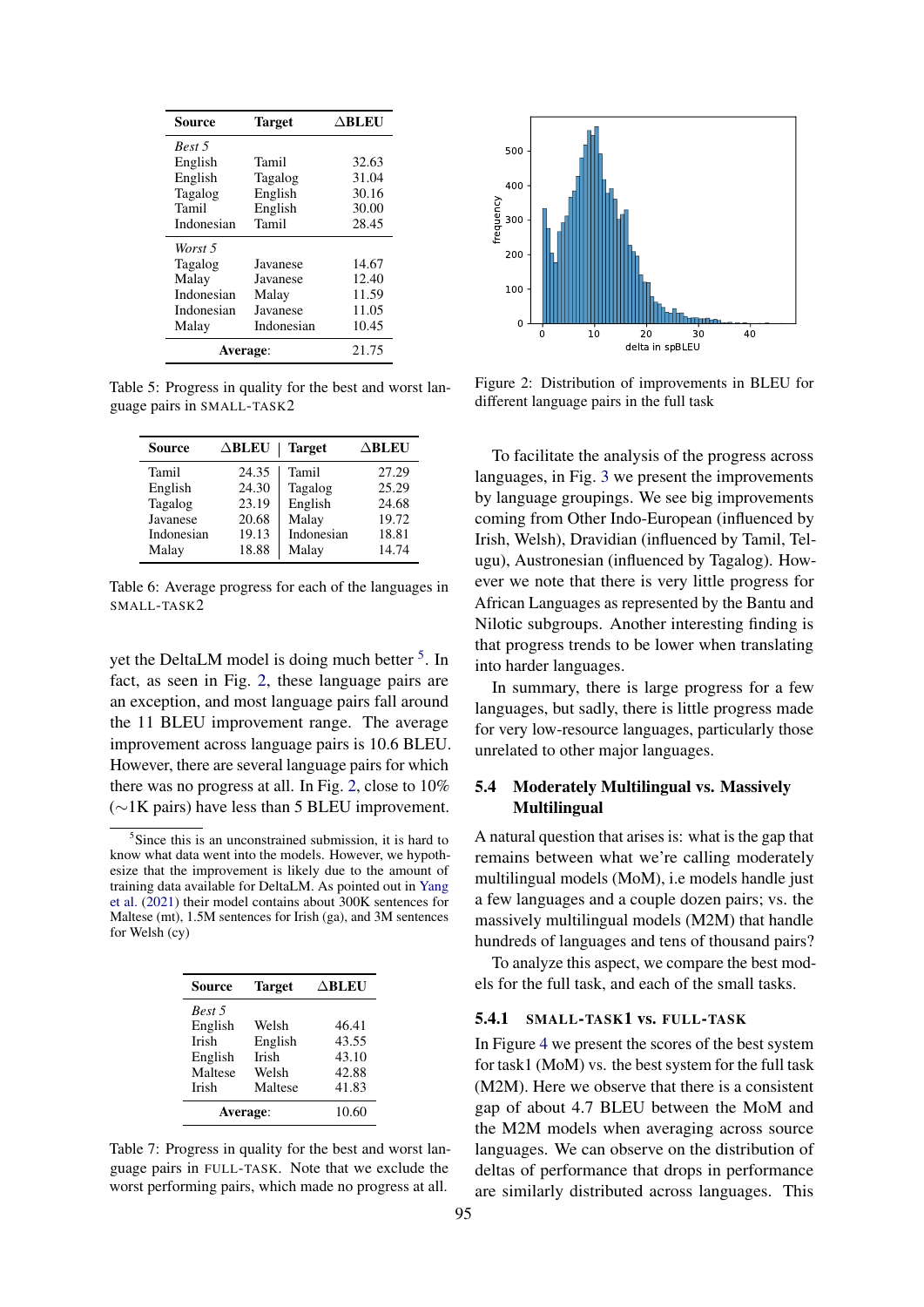<span id="page-7-0"></span>

Figure 3: Average BLEU improvements per languages in the source and target language families

suggests that the *curse of multilinguality* [\(Conneau](#page-8-2) [et al.,](#page-8-2) [2020\)](#page-8-2), i.e. the loss in performance by adding more languages into to a model with fixed capacity, affects equally the encoding of different languages to a rate of about 0.05 BLEU per language added to the model. This is encouraging, as it suggests that encoding is robust to the addition of new languages.

On the other hand, when we look at the target side the picture is quite different. Particularly, we observe more variation in performance, ranging from -2.7 BLEU for English to -6.8 BLEU for Serbian. We hypothesize that these differences could be due to a combination of factors: (*i*) amount of supervision (which would explain why English performance doesn't drop as much), (*ii*) additional supervision from similar languages, (*iii*) morphological richness (which would explain why Hungarian and Estonian are more affected), and (*iv*) script usage (which would explain why Serbian is more affected than Croatian). However, proving these hypotheses is beyond the scope of this paper.

### 5.4.2 SMALL-TASK2 vs. FULL-TASK

In Figure [5](#page-7-2) we present the scores of the best system for task2 (MoM) vs. the best system for the full task (M2M). Here we see again that the model with more parameters per language is still ahead by

<span id="page-7-1"></span>

Figure 4: Comparison of average performances of the best systems in the FULL-TASK and SMALL-TASK1 by source and target languages

<span id="page-7-2"></span>

Figure 5: Comparison of average performances of the best systems in the FULL-TASK and SMALL-TASK2 by source and target languages

about 4.26 BLEU. We also observe more variability in the distribution of drops in performance, notably, Javanese, the lowest resource language, being the most different to the others.

On the target side, we observe that English is ahead of the curve, showing the least regression. On the other hand Javanese and Tamil further reinforce our observations that additional supervision and morphology play an important role in decoding performance.

#### 5.5 African Languages

While not officially a track on this year's competition, [Emezue and Dossou](#page-8-5) [\(2021\)](#page-8-5) focused on the task of multilingual machine translation for African languages that are in FLORES-101. They introduced MMTAfrica, the first many-to-many multilingual translation system for six African languages: Fon (fon), Igbo (ibo), Kinyarwanda (kin), Swahili/Kiswahili (swa), Xhosa (xho), and Yoruba (yor) and two non-African languages: English (eng) and French (fra). For multilingual translation concerning African languages, a novel backtranslation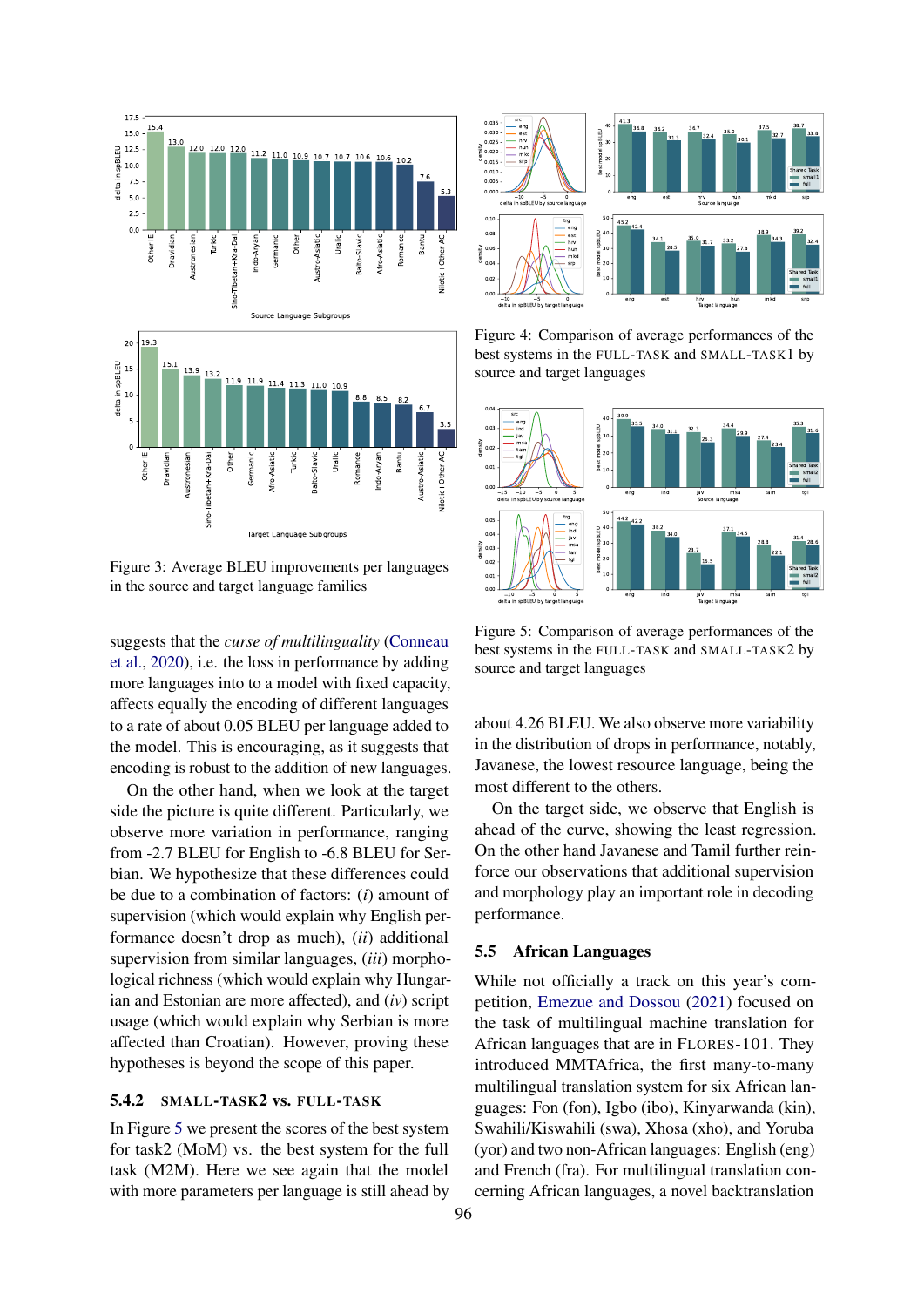and reconstruction objective, BT&REC, was introduced which is inspired by the random online back translation and T5 modelling framework respectively, to effectively leverage monolingual data. Additionally, MMTAfrica improves over the FLO-RES 101 benchmarks (BLEU gains ranging from +0.58 in Swahili to French to +19.46 in French to Xhosa).

# 6 Conclusion and Future Work

In this paper we presented the first iteration of the large-scale multilingual translation task. This task attracted several teams from across the globe and many models submissions. We kept the test set blind and used a platform to evaluate model submissions under a controlled environment. In this task, we observed significant progress in translation quality across tasks, but particularly in the *small* tasks. We observed that pre-trained language models and large amounts of back-translation (either at one go, or in iterative fashion) were important tools used by many participants.

We observed that models that have to translate fewer languages trend to do better on average, and that lower resources and morphology complicate translation, particularly for decoding. We also observed that languages in certain groups, like the African languages in the Bantu and Nilotic families, experience little to no improvement.

In the future, we want to organize shared tasks with languages for which little or no progress was achieved this time around. Additionally, we want to open up the FLORES evaluation setup to other organizers interested groups of languages within the FLORES-101 set.

# Acknowledgements

We would like to thank Geeta Chouhan and Hamid Shojanazeri for their support setting up the GPU inference and batch decoding with torchserve. We would like to thank Carlos Escapa for his support in getting compute credits for this competition, and Microsoft Azure, Google Cloud and Amazon AWS for donating credits for participants.

### References

- <span id="page-8-4"></span>Amittai Axelrod, Xiaodong He, and Jianfeng Gao. 2011. [Domain adaptation via pseudo in-domain data](https://aclanthology.org/D11-1033) [selection.](https://aclanthology.org/D11-1033) In *Proceedings of the 2011 Conference on Empirical Methods in Natural Language Processing*, pages 355–362, Edinburgh, Scotland, UK. Association for Computational Linguistics.
- <span id="page-8-7"></span>Saptarashmi Bandyopadhyay, Tasnim Kabir, Zizhen Lian, and Marine Carpuat. 2021. The University of Maryland, College Park Submission to Large-Scale Multilingual Shared Task at WMT 2021. In *Proceedings of the Sixth Conference on Machine Translation*, Online. Association for Computational Linguistics.
- <span id="page-8-0"></span>Loïc Barrault, Magdalena Biesialska, Ondřej Bojar, Marta R. Costa-jussà, Christian Federmann, Yvette Graham, Roman Grundkiewicz, Barry Haddow, Matthias Huck, Eric Joanis, Tom Kocmi, Philipp Koehn, Chi-kiu Lo, Nikola Ljubešic, Christof ´ Monz, Makoto Morishita, Masaaki Nagata, Toshiaki Nakazawa, Santanu Pal, Matt Post, and Marcos Zampieri. 2020. [Findings of the 2020 conference on](https://aclanthology.org/2020.wmt-1.1) [machine translation \(WMT20\).](https://aclanthology.org/2020.wmt-1.1) In *Proceedings of the Fifth Conference on Machine Translation*, pages 1–55, Online. Association for Computational Linguistics.
- <span id="page-8-6"></span>Sari Dewi Budiwati, Tirana Fatyanosa, Mahendra Data, Dedy Rahman Wijaya, Patrick Adolf Telnoni, Arie Ardiyanti Suryani, Agus Pratondo, and Masayoshi Aritsugi. 2021. To Optimize, or Not to Optimize, That Is the Question: TelU-KU Models for WMT21 Large-Scale Multilingual Machine Translation. In *Proceedings of the Sixth Conference on Machine Translation*, Online. Association for Computational Linguistics.
- <span id="page-8-2"></span>Alexis Conneau, Kartikay Khandelwal, Naman Goyal, Vishrav Chaudhary, Guillaume Wenzek, Francisco Guzmán, Edouard Grave, Myle Ott, Luke Zettlemoyer, and Veselin Stoyanov. 2020. [Unsupervised](https://doi.org/10.18653/v1/2020.acl-main.747) [cross-lingual representation learning at scale.](https://doi.org/10.18653/v1/2020.acl-main.747) In *Proceedings of the 58th Annual Meeting of the Association for Computational Linguistics*, pages 8440– 8451, Online. Association for Computational Linguistics.
- <span id="page-8-1"></span>Abteen Ebrahimi, Manuel Mager, Arturo Oncevay, Vishrav Chaudhary, Luis Chiruzzo, Angela Fan, John Ortega, Ricardo Ramos, Annette Rios, Ivan Vladimir, et al. 2021. AmericasNLI: Evaluating zero-shot natural language understanding of pretrained multilingual models in truly low-resource languages. *arXiv preprint arXiv:2104.08726*.
- <span id="page-8-3"></span>Sergey Edunov, Myle Ott, Michael Auli, and David Grangier. 2018. Understanding back-translation at scale. In *Conference of the Association for Computational Linguistics (ACL)*.
- <span id="page-8-5"></span>Chris Chinenye Emezue and Bonaventure F. P. Dossou. 2021. MMTAfrica: Multilingual Machine Translation for African Languages. In *Proceedings of the*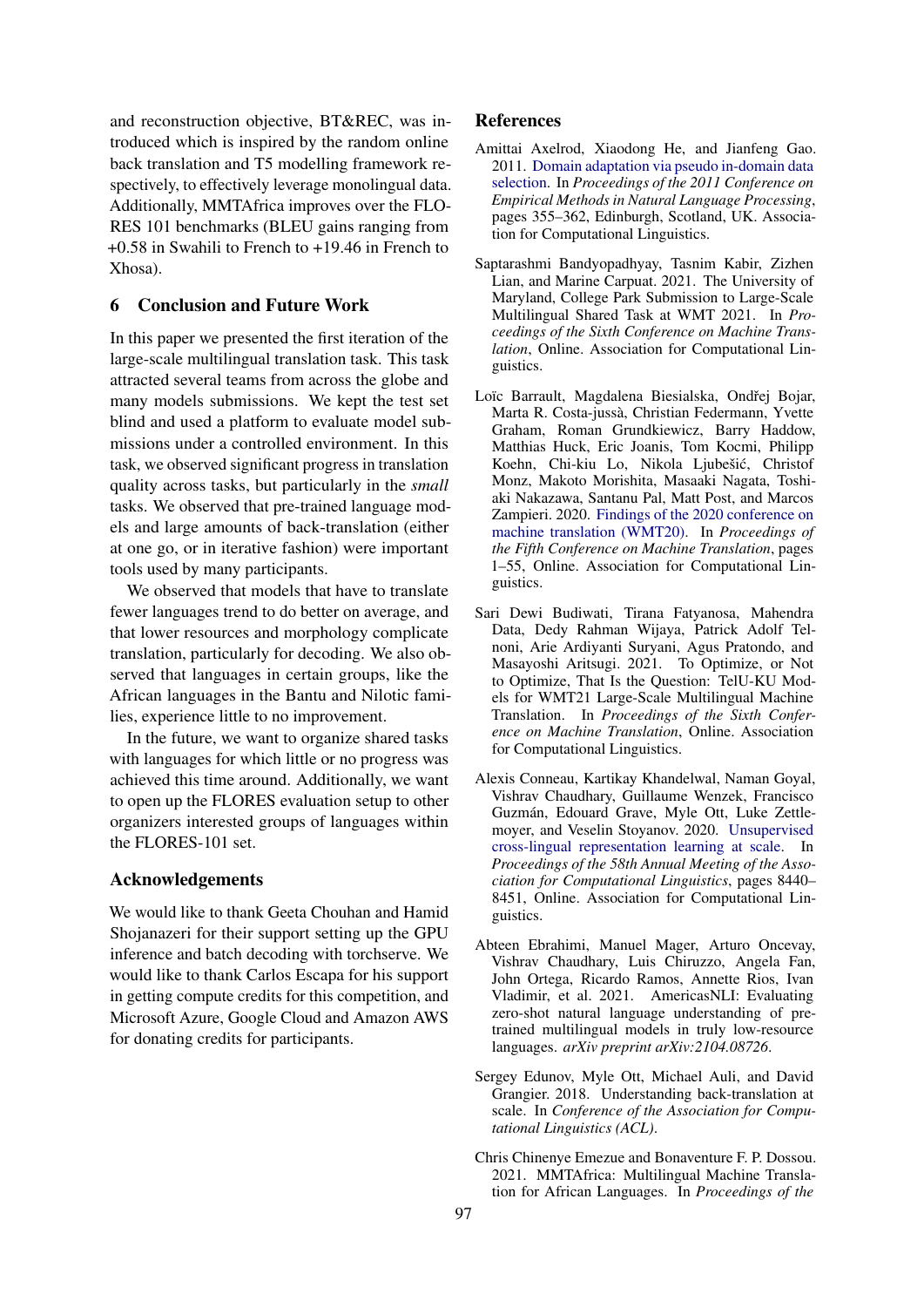*Sixth Conference on Machine Translation*, Online. Association for Computational Linguistics.

- <span id="page-9-5"></span>Angela Fan, Shruti Bhosale, Holger Schwenk, Zhiyi Ma, Ahmed El-Kishky, Siddharth Goyal, Mandeep Baines, Onur Celebi, Guillaume Wenzek, Vishrav Chaudhary, Naman Goyal, Tom Birch, Vitaliy Liptchinsky, Sergey Edunov, Michael Auli, and Armand Joulin. 2021. [Beyond english-centric multilin](http://jmlr.org/papers/v22/20-1307.html)[gual machine translation.](http://jmlr.org/papers/v22/20-1307.html) *Journal of Machine Learning Research*, 22(107):1–48.
- <span id="page-9-3"></span>Angela Fan, Shruti Bhosale, Holger Schwenk, Zhiyi Ma, Ahmed El-Kishky, Siddharth Goyal, Mandeep Baines, Onur Celebi, Guillaume Wenzek, Vishrav Chaudhary, Naman Goyal, Tom Birch, Vitaliy Liptchinsky, Sergey Edunov, Edouard Grave, Michael Auli, and Armand Joulin. 2020. [Be](http://arxiv.org/abs/2010.11125)[yond english-centric multilingual machine transla](http://arxiv.org/abs/2010.11125)[tion.](http://arxiv.org/abs/2010.11125) *CoRR*, abs/2010.11125.
- <span id="page-9-1"></span>∀, Wilhelmina Nekoto, Vukosi Marivate, Tshinondiwa Matsila, Timi Fasubaa, Tajudeen Kolawole, Taiwo Fagbohungbe, Solomon Oluwole Akinola, Shamsuddee Hassan Muhammad, Salomon Kabongo, Salomey Osei, et al. 2020. Participatory research for low-resourced machine translation: A case study in african languages. *arXiv preprint arXiv:2010.02353*.
- <span id="page-9-4"></span>Naman Goyal, Cynthia Gao, Vishrav Chaudhary, Peng-Jen Chen, Guillaume Wenzek, Da Ju, Sanjana Krishnan, Marc'Aurelio Ranzato, Francisco Guzman, and Angela Fan. 2021. [The flores-101 evaluation](http://arxiv.org/abs/2106.03193) [benchmark for low-resource and multilingual ma](http://arxiv.org/abs/2106.03193)[chine translation.](http://arxiv.org/abs/2106.03193)
- <span id="page-9-0"></span>Francisco Guzmán, Peng-Jen Chen, Myle Ott, Juan Pino, Guillaume Lample, Philipp Koehn, Vishrav Chaudhary, and Marc'Aurelio Ranzato. 2019. [The](https://doi.org/10.18653/v1/D19-1632) [FLORES evaluation datasets for low-resource ma](https://doi.org/10.18653/v1/D19-1632)[chine translation: Nepali–English and Sinhala–](https://doi.org/10.18653/v1/D19-1632) [English.](https://doi.org/10.18653/v1/D19-1632) In *Proceedings of the 2019 Conference on Empirical Methods in Natural Language Processing and the 9th International Joint Conference on Natural Language Processing (EMNLP-IJCNLP)*, pages 6098–6111, Hong Kong, China. Association for Computational Linguistics.
- <span id="page-9-16"></span>Douwe Kiela, Max Bartolo, Yixin Nie, Divyansh Kaushik, Atticus Geiger, Zhengxuan Wu, Bertie Vidgen, Grusha Prasad, Amanpreet Singh, Pratik Ringshia, Zhiyi Ma, Tristan Thrush, Sebastian Riedel, Zeerak Waseem, Pontus Stenetorp, Robin Jia, Mohit Bansal, Christopher Potts, and Adina Williams. 2021. [Dynabench: Rethinking benchmarking in nlp.](http://arxiv.org/abs/2104.14337)
- <span id="page-9-7"></span>Taku Kudo and John Richardson. 2018. [SentencePiece:](https://doi.org/10.18653/v1/D18-2012) [A simple and language independent subword tok](https://doi.org/10.18653/v1/D18-2012)[enizer and detokenizer for neural text processing.](https://doi.org/10.18653/v1/D18-2012) In *Proceedings of the 2018 Conference on Empirical Methods in Natural Language Processing: System Demonstrations*, pages 66–71, Brussels, Belgium. Association for Computational Linguistics.
- <span id="page-9-2"></span>Garry Kuwanto, Afra Feyza Akyürek, Isidora Chara Tourni, Siyang Li, and Derry Wijaya. 2021. Low-resource machine translation for low-resource languages: Leveraging comparable data, codeswitching and compute resources. *arXiv preprint arXiv:2103.13272*.
- <span id="page-9-10"></span>Wen Lai, Jindřich Libovický, and Alexander Fraser. 2021. The LMU munich system for the wmt 2021 large-scale multilingual machine translation shared task. In *Proceedings of the Sixth Conference on Machine Translation*, Online. Association for Computational Linguistics.
- <span id="page-9-8"></span>Baohao Liao, Shahram Khadivi, and Sanjika Hewavitharana. 2021. Back-translation for Large-Scale Multilingual Machine Translation. In *Proceedings of the Sixth Conference on Machine Translation*, Online. Association for Computational Linguistics.
- <span id="page-9-11"></span>Danni Liu and Jan Niehues. 2021. Maastricht University's Large-Scale Multilingual Machine Translation System for WMT 2021. In *Proceedings of the Sixth Conference on Machine Translation*, Online. Association for Computational Linguistics.
- <span id="page-9-12"></span>Shuming Ma, Li Dong, Shaohan Huang, Dongdong Zhang, Alexandre Muzio, Saksham Singhal, Hany Hassan Awadalla, Xia Song, and Furu Wei. 2021a. [Deltalm: Encoder-decoder pre-training](http://arxiv.org/abs/2106.13736) [for language generation and translation by aug](http://arxiv.org/abs/2106.13736)[menting pretrained multilingual encoders.](http://arxiv.org/abs/2106.13736) *CoRR*, abs/2106.13736.
- <span id="page-9-15"></span>Zhiyi Ma, Kawin Ethayarajh, Tristan Thrush, Somya Jain, Ledell Wu, Robin Jia, Christopher Potts, Adina Williams, and Douwe Kiela. 2021b. [Dynaboard:](http://arxiv.org/abs/2106.06052) [An evaluation-as-a-service platform for holistic next](http://arxiv.org/abs/2106.06052)[generation benchmarking.](http://arxiv.org/abs/2106.06052)
- <span id="page-9-6"></span>Matt Post. 2018. [A call for clarity in reporting BLEU](https://doi.org/10.18653/v1/W18-6319) [scores.](https://doi.org/10.18653/v1/W18-6319) In *Proceedings of the Third Conference on Machine Translation: Research Papers*, pages 186– 191, Brussels, Belgium. Association for Computational Linguistics.
- <span id="page-9-13"></span>Rico Sennrich, Barry Haddow, and Alexandra Birch. 2016. Improving neural machine translation models with monolingual data. *Conference of the Association for Computational Linguistics (ACL)*.
- <span id="page-9-9"></span>Meng Sun, Bojian Jiang, Hao Xiong, Zhongjun He, Hua Wu, and Haifeng Wang. 2019. [Baidu neural ma](https://doi.org/10.18653/v1/W19-5341)[chine translation systems for WMT19.](https://doi.org/10.18653/v1/W19-5341) In *Proceedings of the Fourth Conference on Machine Translation (Volume 2: Shared Task Papers, Day 1)*, pages 374–381, Florence, Italy. Association for Computational Linguistics.
- <span id="page-9-14"></span>Lintang Sutawika and Jan Christian Blaise Cruz. 2021. Data Processing Matters: SRPH-Konvergen AI's Machine Translation System for WMT'21. In *Proceedings of the Sixth Conference on Machine Translation*, Online. Association for Computational Linguistics.